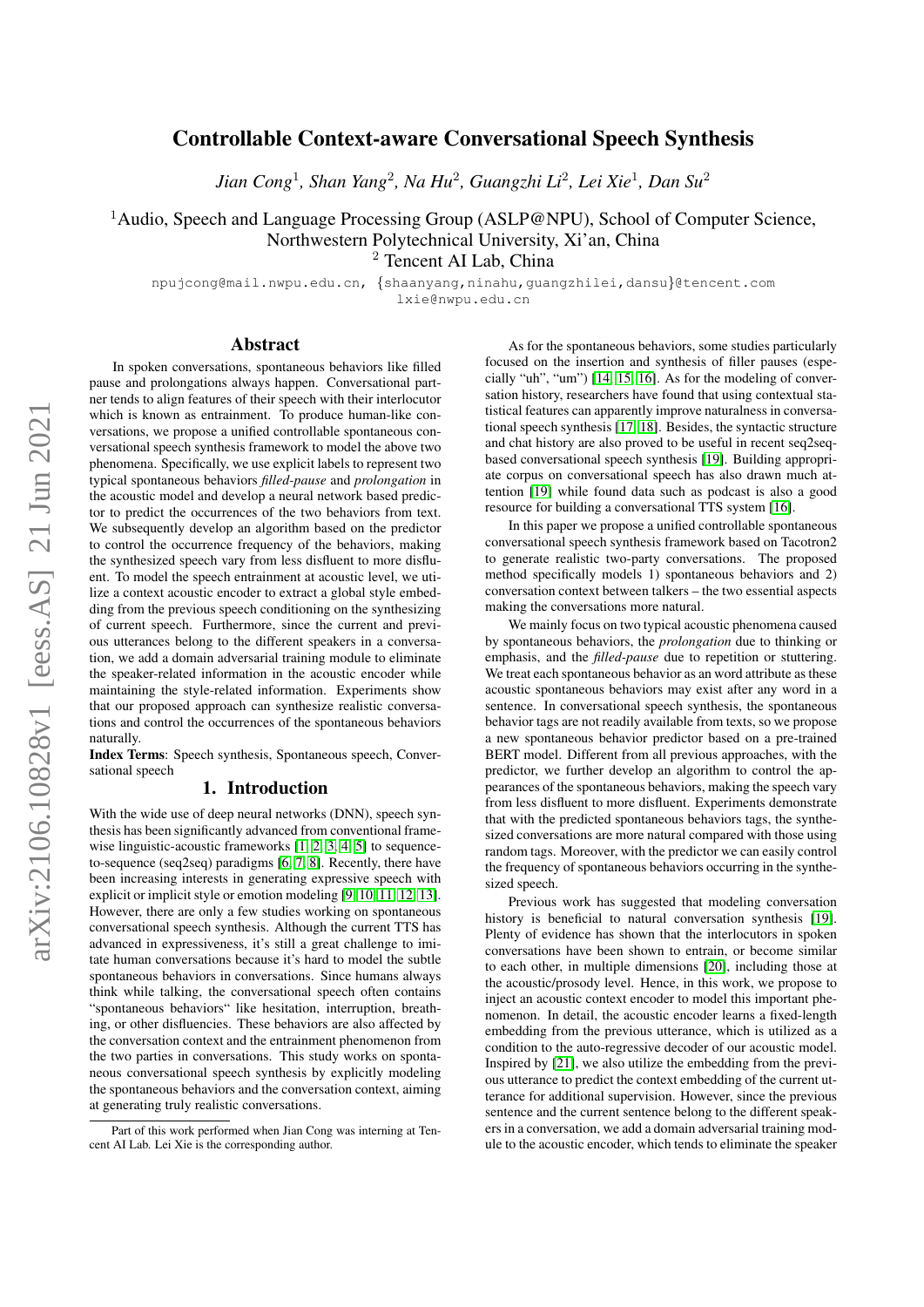<span id="page-1-0"></span>

Figure 1: The left part is the context-aware based acoustic model. L<sub>embedding</sub> denotes the MSE loss between the current embedding  $e_n$ *and*  $\hat{e_n}$  *predicted from previous embedding*  $e_{n-1}$ . The right part shows the detailed architecture of the acoustic context encoder, which *produces speaker-independent acoustic embeddings for chat history modeling.*

information and only remain the style-related feature in the embedding space. Experiments show that our proposed methods significantly improve the performance of conversational speech synthesis.

### 2. Context-aware acoustic model

Fig. [1](#page-1-0) illustrates the proposed context-aware acoustic model for spontaneous conversational speech synthesis. The architecture is based on Tacotron2 [\[7\]](#page-4-6). Specifically, the model mainly consists of a CBHG-based text encoder [\[6\]](#page-4-5), a BERT encoder, an acoustic context encoder and an attention-based auto-regressive decoder.

The text encoder firstly encodes phoneme-level features into linguistic representations  $c = (c_1, c_2, ... c_N)$ , while the decoder generates mel-spectrum  $\hat{m} = (m_1, m_2, m_M)$  frame by frame with the linguistic representations  $c$  in an auto-regressive manner and the MSE loss between the predicted  $\hat{m}$  and the ground truth  $m$  are minimized to optimize the whole model:

<span id="page-1-1"></span>
$$
\hat{m} = d(c|\Theta_d), \quad L_{rcon} = ||m - \hat{m}||. \tag{1}
$$

where d represents the decoder process, and  $\Theta_d$  represents the model parameters of the decoder.

Based on the above basic acoustic model, we inject a simple speaker look-up table to model both parties in the conversation. In order to directly control the generation of spontaneous behaviors, the explicit spontaneous behavior tags are used as input along with the phoneme-level linguistic features. As for the conversation history modeling, we build a speaker-independent acoustic context encoder to capture the chat histories. Finally, another auxiliary CBHG-based BERT encoder is adopted to help to model the semantic information from the pre-extracted BERT embeddings [\[22\]](#page-4-21).

# <span id="page-1-2"></span>2.1. Explicit representation of spontaneous behaviors

We mainly focus on two common acoustic spontaneous behaviors–*prolongation* and *filled-pause*. Specially, we define two linguistic features for these behaviors named *prolongation* and *filled-pause* in the text-side, where pronunciation prolongation may occur at the end of a character and *filled-pause* may come right after the character. It is worth noticing that the *filled-pause* here does not come from a normal rhythm change in fluent reading-style speech, and it is a spontaneous event may be inserted anywhere in an utterance. Together with the input phones, tones, and prosody labels, these phoneme-level linguistic features are utilized to predict the corresponding acoustic targets. We simply replicate them to form phoneme-level representations according to the character pronunciations.

### 2.2. Speaker-independent acoustic context encoder

The current TTS systems are usually trained using sentencelevel audio clips. Previous studies have shown that leveraging the prosody phenomena above the utterance level is beneficial to the naturalness of audiobook generation [\[21\]](#page-4-20). Specifically,

simply considering the previous utterance by using an acoustic context encoder can lead to improved naturalness of synthesized audiobook. For spontaneous conversational speech synthesis, it is more reasonable to leverage the sequential nature of the two-party dialogue because of the entrainment phenomena – the phenomenon of the speech of conversational partners becoming more similar to each other in multiple dimensions, including the important entrainment at acoustic/prosody level. Hence, we introduce the idea of acoustic context encoder to the synthesis of conversational speech. But differently, as conversations involve at least two speakers, we have to make the acoustic context encoder work in a speaker-independent manner which is realized by an adversarial learning module removing speaker identity information.

To describe the speech conversation process, we formulate a typical conversation process as:

$$
C = \{A_1, B_2, A_3, \dots A_{(n-1)}, B_n\} \tag{2}
$$

where  $C$  means a complete conversation with  $n$  sentences from the two speakers A and B. The speech utterance  $A_i$  indicates the  $i$ -th sentence in this conversation, which is from speaker  $A$ .

In a conversation C, we assume the utterance  $A_n$  is influenced by  $B_{(n-1)}$ , and  $B_{(n-1)}$  is influenced by  $A_{(n-2)}$ , etc. To make use of the information from the previous utterance when generating current sentence, we build a context acoustic encoder inspired by [\[21\]](#page-4-20), which encodes the previous context into a fixed-length acoustic embedding to inform the current sentence within the auto-regressive decoding. Assume the current training sample is  $A_n$ , and its previous sentence is  $B_{(n-1)}$ , the context embedding is obtained by:

$$
e_{n-1} = f_p(B_{(n-1)} | \Theta_{f_p})
$$
\n(3)

where the  $f_p$  is the acoustic context encoder, which produces context embedding  $e_{n-1}$  from previous utterance. Similar to the "next task" modeling in [\[21\]](#page-4-20), we also build an acoustic encoder to extract the acoustic embedding from the current sentence  $A_n$ :

$$
e_n = f_c(A_n | \Theta_{f_c}) \tag{4}
$$

where  $f_c$  is another acoustic encoder. With the acoustic embedding  $e_{n-1}$  from the previous utterance and the embedding  $e_n$ from the current utterance, we further adopt a "next predictor" to predict  $e_n$  from  $e_{n-1}$ , which can model the relations between  $e_{n-1}$  and  $e_n$ :

$$
\hat{e}_n = h(e_{n-1}|\Theta_h), \quad L_{embedding} = ||\hat{e}_n, e_n||_2 \tag{5}
$$

where  $h$  is the "next predictor", which contains two feedforward layers. Note that the embedding  $e_n$  is only used during training to form an additional loss.

In details, both the two acoustic encoders  $f_p$  and  $f_c$  follow the same architecture, as shown in the right part in Fig[.1.](#page-1-0) It contains a reference encoder [\[9\]](#page-4-8), a speaker classification module with a gradient reverse layer (GRL), and a global style tokens (GST) layer [\[10\]](#page-4-9). The acoustic embedding is obtained from the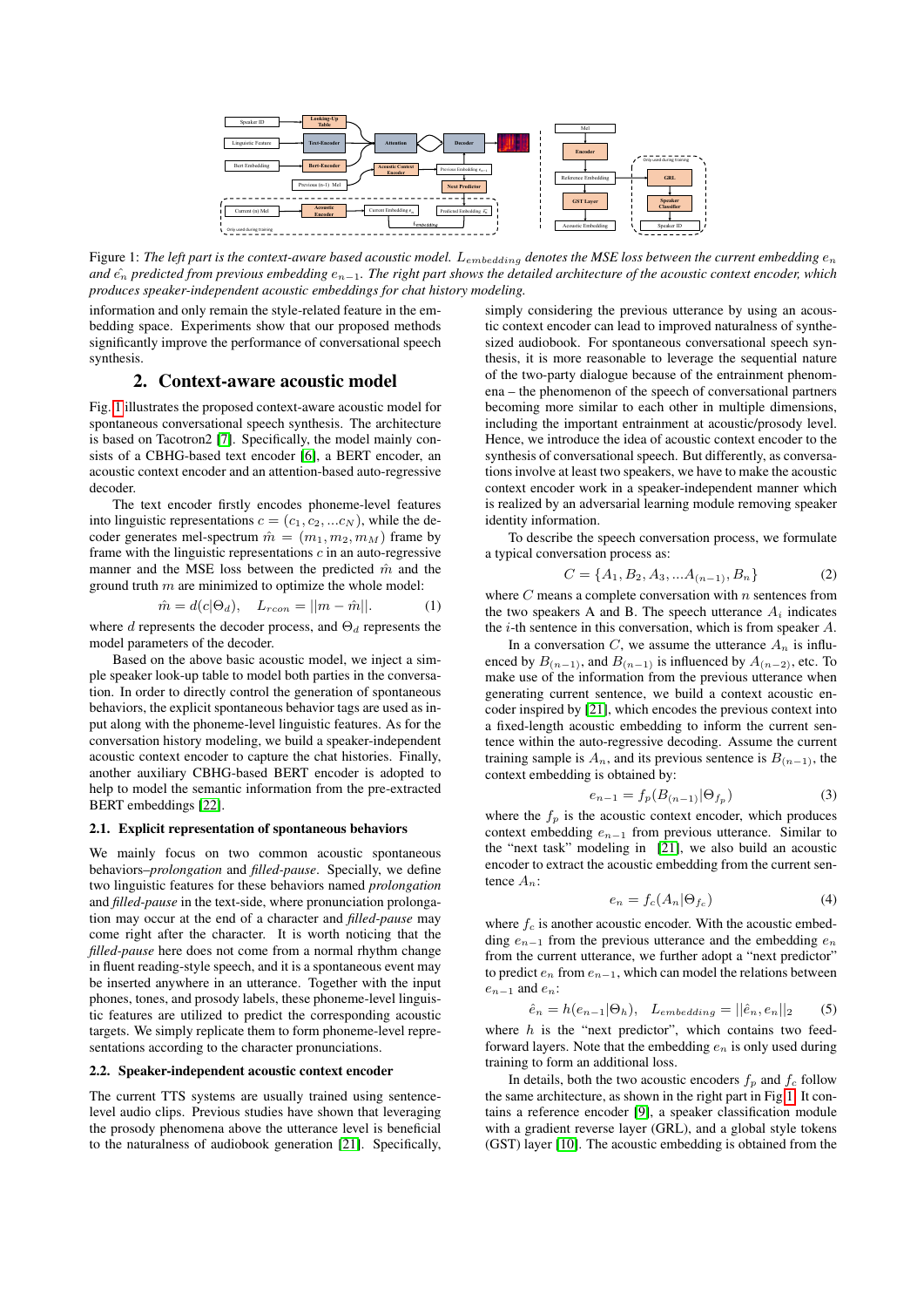<span id="page-2-0"></span>

Figure 2: *The architecture of spontaneous behavior predictor. The None means that no spontaneous behavior occurs at the current position. The pl+fp means that the prolongation and filled-pause occur at the same time.*

output of the reference encoder. Here the GRL is used to disentangle the speaker information in the embedding; otherwise, the acoustic encoder may easily learn the identity of the speaker in the conversation  $C$  and this is not the case we want as we desire a speaker-independent acoustic embedding.

With the acoustic context modules above, the history embedding  $e_{n-1}$  is fed to each state of in the auto-regressive decoder. Hence, the decoding process in Eq. [\(1\)](#page-1-1) becomes

$$
\hat{m} = d(c, s, e_{n-1} | \Theta d),\tag{6}
$$

where s represents speaker embedding. Combining the embedding prediction module and the auxiliary speaker classifier, the final objective function of the proposed model becomes:

$$
L = L_{rcon} + \lambda L_{speaker \cdot ce} + \beta L_{embedding} \tag{7}
$$

where  $\lambda$  and  $\beta$  are the tunable weights for the auxiliary speaker classifier loss and next embedding loss.

## 2.3. BERT encoder

To produce more natural prosody, we also add a BERT encoder to capture richer semantic information. Specifically, we use a pre-trained BERT [\[22\]](#page-4-21) model to extract character-level embeddings to represent each character in a sentence. And the character-level BERT embedding is up-sampled to phonemelevel by simple replication, which is treated as the input of the auxiliary BERT encoder. As shown in Figure [1,](#page-1-0) the output of the auxiliary encoder is concatenated to the output of the text encoder. So the decoding process in Eq [\(1\)](#page-1-1) finally becomes

$$
\hat{m} = d(c, s, e_{n-1}, b | \Theta d),\tag{8}
$$

where b represents the output of the BERT encoder that includes rich semantic information which is helpful to the naturalness of synthesized speech [\[23,](#page-4-22) [24\]](#page-4-23).

# <span id="page-2-2"></span>3. Spontaneous behaviors prediction and control

The manually-labelled spontaneous behaviors are used in training, which are not readily unavailable during inference for new conversation. We need to determine the location and type of spontaneous behaviors in the text automatically. To this end, we design an individual predictor to predict the spontaneous behaviors directly from text features.

In details, we treat the prediction of behaviors as a simple classification task, where there are four available classes for each character: no spontaneous behavior after the current character (none), *filled-pause*, *prolongation*, or a combination of both at the same time (which sometime happens). Since the training texts with marked behavior labels are limited, we also use BERT embeddings to represent each character given texts in this predictor to alleviate the potential over-fitting problem. Besides, we also utilize the word boundary and prosody boundary information as auxiliary features to predict the spontaneous behaviors. Fig. [2](#page-2-0) shows the data flow of our spontaneous behavior predictor, where the predictor is composed of 3 fully connected layers, 2 BLSTM layers and another fully connected layer.

With a trained behavior predictor, we compute the probabilities of the four classes and then select the one with the high-

 $\frac{p^{i+\hat{p}}}{p^{i+\hat{p}}}$  neous occurring in the synthesized speech, we can use a well-3FC+2BLSTM+FC
<sub>filled-pause</sub> predictor, to achieve controllability to the frequency of sponta- $P_{\text{prologation}}$  est probability as the predicted class. In addition, based on the designed selector to classify the text sequence. Specially, given a frequency of spontaneous behaviors and text, we can get the number N that spontaneous behaviors should occur in the text. And then we use the output probabilities of the four classes and select the top  $N$  spontaneous classes to label the corresponding text token. In this way, we can ensure that there are  $N$  spontaneous behaviors in this sentence. We summarize the procedure in Algorithm [1.](#page-2-1)

<span id="page-2-1"></span>Algorithm 1 Controllable spontaneous behavior selector

**Input:** Spontaneous behavior frequency,  $p$ ; input text,  $T$  $\{t_1, t_2, ..., t_M\}$ ; The label pl means *prolongation* and fp means *filled-pause*.

**Output:** The spontaneous label  $S = \{s_1, s_2, ... s_M\};$ 

- Get the number of spontaneous behaviors  $N$  that should appear in this sentence.  $N = int(p * M);$
- 2: Compute the probability vector  $P \in R^M$  and its corresponding labels  $C \in \{pl, fp, pl + fp\}$ , where  $p_i = \max(p_i^{pl}, p_i^{fp}, p_i^{pl+fp})$ ; 3: Compute index set  $O = \{o_1, ..., o_M\}$ , where  $p_{o_x} > p_{o_y}$  when
- $x > y;$
- 4: for each  $i \in [0, M-1]$  do<br>5: if  $(i < N) : s[\alpha] = C_2$
- 5: **if**  $(i < N) : s[o_i] = C_{o_i}$ ; 6: **else**:  $s[o_i] = none$ .
- 7: end for
- 8: return Spontaneous behaviors label  $S$ :

# 4. Experiments

4.1. Basic setups

We conduct our experiments on a Mandarin conversation corpus in which the conversations are recorded according to the method described in [\[19\]](#page-4-18). The total of 486 conversations are from two female speakers, where each conversation includes 10-20 rounds on a specific topic. It contains about 7 hour speech at 16kHz, where there are about 3,218 manually-labelled spontaneous behaviors (*prolongation* and *filled-pause*). We reserve 10 complete conversations, a total of 64 conversation pairs with 128 utterance as a test set. This configuration is applied to both the acoustic model and the spontaneous behavior predictor. Note that we build a two-speaker TTS model generating two-party conversations and evaluation are conducted on the synthesized conversations. Because of the relatively small set of training data, we firstly pre-train a multi-speaker acoustic model on a multi-speaker corpus to obtain a base model and then retrain this model using the conversation data. We find this procedure improves the pronunciation stability of our model.

### 4.2. Model details

As described in Section [2.1,](#page-1-2) our model treats the phoneme-level hybrid linguistic features as input of the text encoder [\[6\]](#page-4-5). For the decoder, the GMM attention [\[25\]](#page-4-24) is employed to obtain stable alignments. The decoder architecture is similar to that in Tacotron2 [\[7\]](#page-4-6). For speaker representation, we adopt a speaker looking-up table with 256 dimension. The "next predictor" consists of 3 fully connected layers. For the context acoustic encoder, we use the same configuration as described in [\[10\]](#page-4-9), where the number of tokens is set to 10. The speaker classifier with GRL layer contains three fully connected layers. As for the neural vocoder, we train a universal multi-band WaveRNN [\[26,](#page-4-25) [27\]](#page-4-26). For the BERT embedding, we use a pre-trained Chinese BERT model [\[22\]](#page-4-21) to extract 768-dimensional character embedding as the input of the auxiliary encoder and the spontaneous behavior predictor.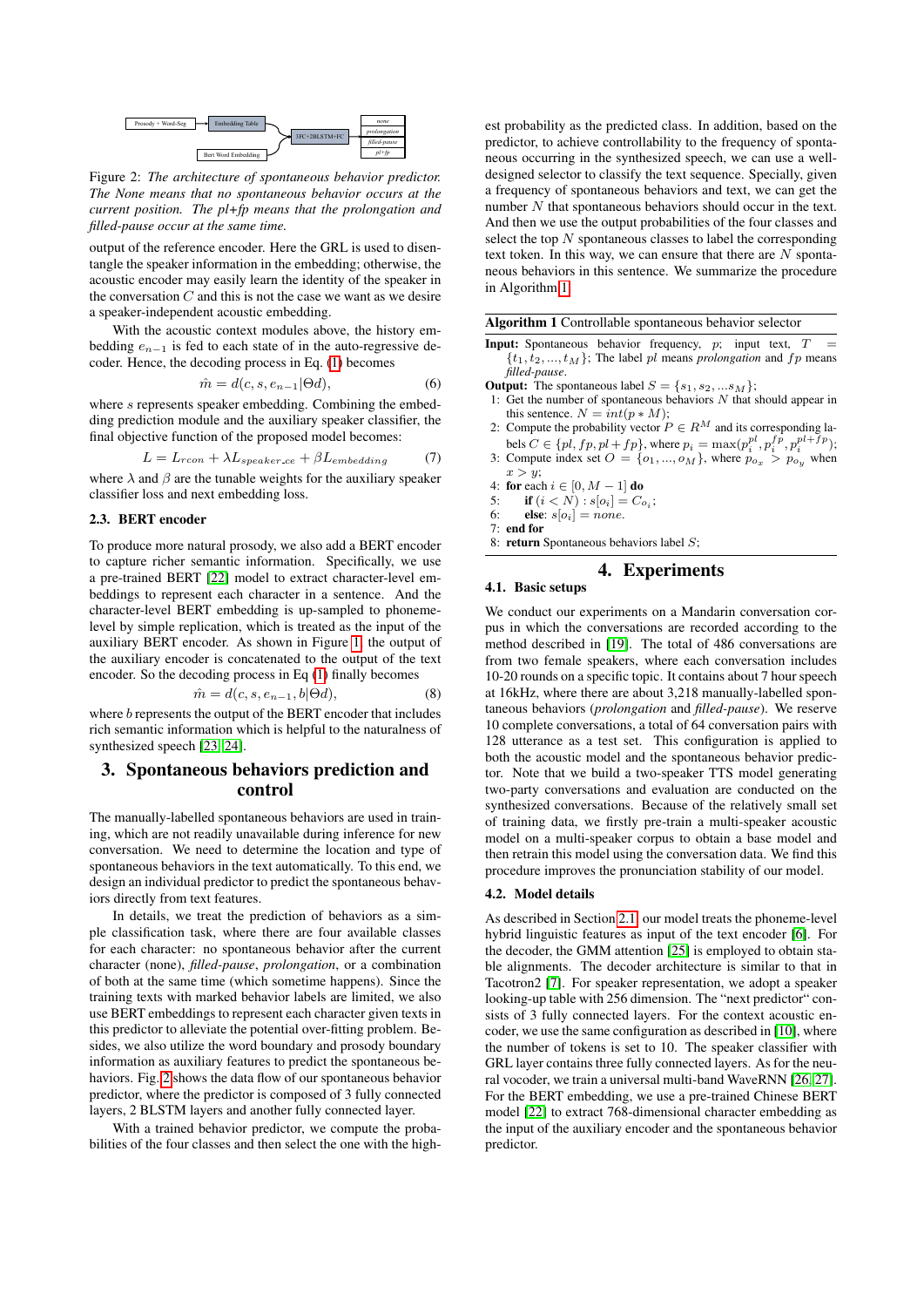### 4.3. Evaluation on acoustic model

Firstly, we directly utilize the conversation corpus to train a baseline acoustic model referred as M1, which does not contain the BERT-encoder and the acoustic context encoder. In the system M1, the linguistic representation does not include the explicit spontaneous behaviors label. To verify whether the spontaneous labels can clearly control the performance of spontaneous behaviors, we directly inject the spontaneous tags into the linguistic features based on M1, which is referred as M2. Besides, we further conduct experiments on the effectiveness of the BERT encoder and the acoustic context module. Finally, there are totally four models used for evaluation:

- M1: baseline Taco-like model without spontaneous labels.
- M2: baseline model with explicit spontaneous labels.
- M3: M2 with extra BERT encoder.
- M4: M3 with audio context encoder to model entrainment.

We conduct CMOS test to evaluate the performance of each pair in test set of models. In order to measure the performance of conversation, we organize our test set with paired utterance like  $(A_{n-1}, B_n)$  in one conversation. There are a group of 20 native speakers taking part in each CMOS test, and they are asked to compare the naturalness and especially the entrainment of each paired utterance. The CMOS results in terms of various metrics are shown in Table [1.](#page-3-0)

Firstly we focus on the explicit modeling with spontaneous behaviors in the evaluation "M1 vs M2". The result indicates that explicit labeling benefits a lot to the spontaneous conversational speech synthesis, which is intuitive since we directly learn the behaviors in a supervised way. The evaluation "M2 vs M3" tends to confirm the influence of the auxiliary BERT embedding. The result shows that system M3 with BERT encoder outperforms the one without (M2), which means the latent semantic information learned from a pre-trained BERT embedding can improve the performance of conversational speech synthesis. Natural conversation involves interactions of two parties, so we further evaluate the performance of chat history/context modeling by the acoustic context encoder in "M3 vs M4". In this evaluation, we find the performance of system M4 apparently outperforms M3, which shows the effectiveness of modeling the acoustic conversation history. This may also indicate that modeling entrainment at acoustic level between the two speakers is beneficial to the naturalness of the synthesized conversation.

<span id="page-3-0"></span>Table 1: *The results of CMOS evaluation. The CMOS test such as "A vs. B" tends to describe the degree of preference between A and B, where B is better when the CMOS score is positive and a larger positive value indicate B is much better than A.*

|                                   | Preference(%) |      |         |       |
|-----------------------------------|---------------|------|---------|-------|
|                                   | <b>CMOS</b>   | Left | Neutral | Right |
| $M1$ vs. $M2$                     | 0.58          | 21.7 | 17      | 61.3  |
| M <sub>2</sub> vs. M <sub>3</sub> | 0.17          | 19.8 | 42      | 38.2  |
| M3 vs. M4                         | 0.21          | 26.6 | 33.3    | 40.1  |

### 4.4. Evaluation on spontaneous behavior predictor

To obtain spontaneous labels during inference, we build a behavior predictor according to Section [3.](#page-2-2) Both objective and subjective evaluations are utilized to measure the performance of the prediction model. The objective results in Table [2](#page-3-1) show that the precision of the *none* category is the highest, since most cases are *none* in the training set as well as in the real conversations. As for the spontaneous behaviors, we can find that the

<span id="page-3-1"></span>Table 2: *The Objective indicators: precision, recall and F-score of spontaneous predictor*

| Class        | Precision | Recall | F1-score |
|--------------|-----------|--------|----------|
| none         | 0.97      | 0.98   | 0.98     |
| filled-pause | 0.5       | 0.48   | 0.49     |
| prolongation | 0.29      | 0.2    | 0.24     |
| $pl + fp$    | 0.57      | 0.46   | 0.51     |

precision is low especially for the *prolongation*. But we believe this phenomenon is reasonable, since it's hard to predict spontaneous events from text [\[15\]](#page-4-14). So the goal of predicting behaviors is to find some reasonable spontaneous positions which make the generated speech more natural. To confirm this assumption, we conduct an AB test between synthesized speech with predicted spontaneous tags or randomly inserted tags, as shown in Fig. [3.](#page-3-2) The result show that the generated speech with predicted spontaneous labels significantly outperforms the speech with randomly arranged behaviors. As for the *prolongation*, we find that it may occur at any position in the character sequence, so its precision is only 0.29. We believe the position of inserting *prolongation* may not affect the naturalness of synthesis speech. We further conduct an AB test of inserting only *prolongation* with predicted and randomly arranged label. Results show that the listener cannot tell the obvious difference in the naturalness of both, which verifies our assumption.

For the control to the spontaneous behaviors, we synthesize speech with different spontaneous behavior frequency from 0.1 to 1.0 based on the selection Algorithm [1.](#page-2-1) We count the average duration of synthesized speech corresponding to different spontaneous frequencies and the result is shown in Fig[.4.](#page-3-3) We can see that as the frequency increases, the corresponding duration increases and the synthesized audio becomes less fluent<sup>[1](#page-3-4)</sup>.

<span id="page-3-2"></span>

Figure 3: *The AB test results of synthesized speech using random inserting and predicted inserting.*

<span id="page-3-3"></span>

Figure 4: *The impact of different spontaneous behaviour occurrence frequencies on sentence average duration.*

### 5. Conclusions

This paper proposes a unified controllable spontaneous conversational speech synthesis framework, which directly models two typical spontaneous behaviors *prolongation* and *filledpause*. In the proposed model, we utilize an acoustic context encoder to model the entrainment in conversation and a BERT encoder to extract semantic information from texts, which significantly improve the performance of conversational speech synthesis. To achieve flexible control during inference, we also propose a behavior predictor to determine the positions and types of spontaneous behaviors from, which can be used to control the degree of fluency in the synthesized speech.

<span id="page-3-4"></span><sup>&</sup>lt;sup>1</sup>We suggest the readers to listen to our samples at [https://](https://syang1993.github.io/spon_tts) [syang1993.github.io/spon\\_tts](https://syang1993.github.io/spon_tts)